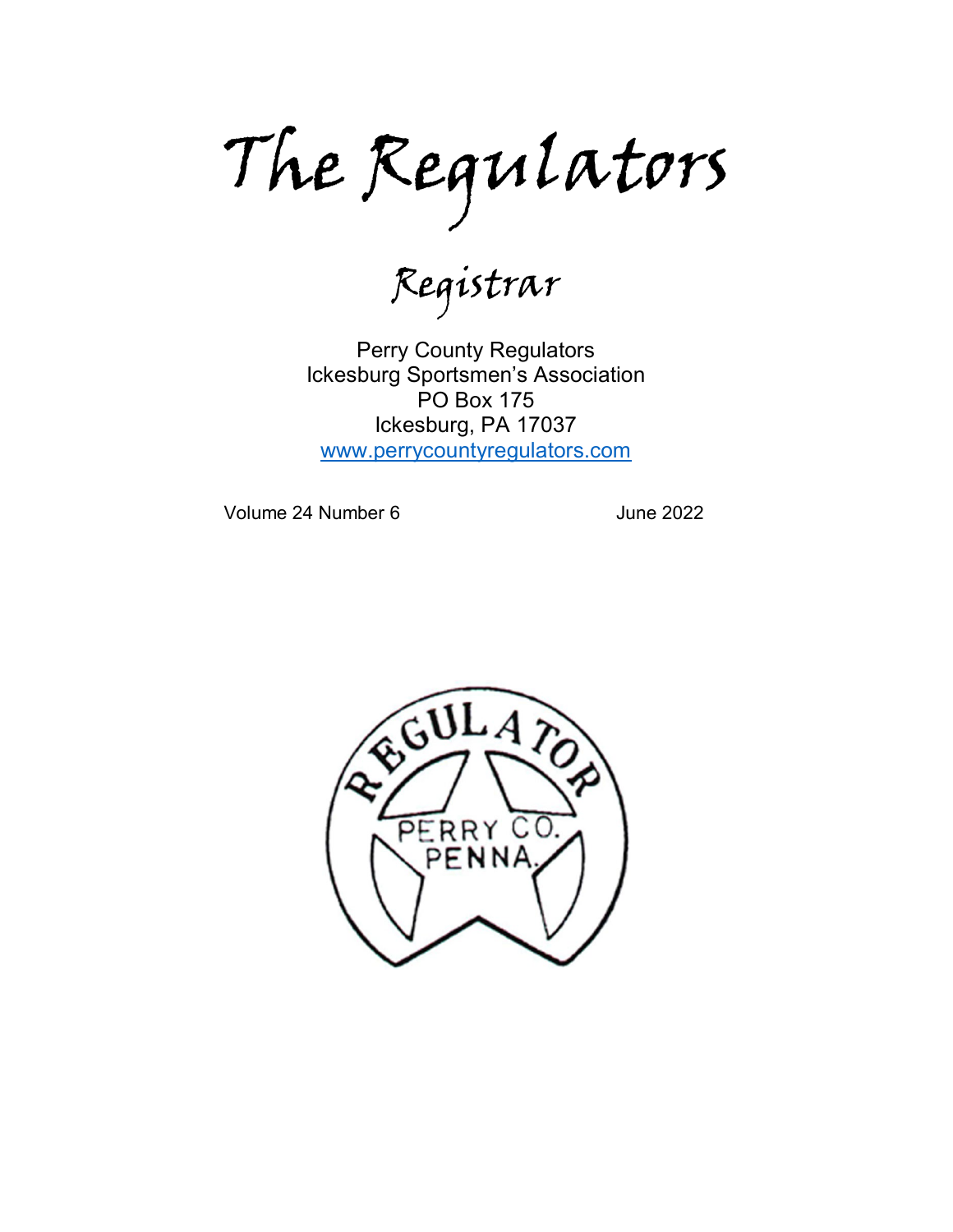### **June Shoot**

We had 32 shooters join us for our June shoot. Here are the results:

Wrangler- Just Waite Lady Forty-Niner- Edna Mae Forty-Niner- Circuit Rider Jeff Classic Cowboy- Letort Lawman Lady Senior- Rosie Dawn Senior- Fiery Fletch Lence Silver Senior- Jug Browning Duelist- Shifty Canuk Elder Statesman- Dirt Rider Cattle Baron- Frontier Bob Crazy Bunch- Billings Plinker- Chuckwagon Charlie

Congratulations to the following on their clean matches: Jug Browning, Mac Moshannon, and Chuckwagon Charlie.

## **Time Change Reminder!**

Reminder that the June, July and August shoots begin earlier in an attempt to beat the heat. Shooters meeting starts is at 9:15 am with shooting to follow at 9:30 am.

## **Charity Match**

Thanks to all who shot the June Charity match. We collected \$320.00 for the Carlisle 4H Rifle Club and \$150.00 plus several bags of food for the food bank-Neighbors Helping Neighbors.

#### **2022 Schedule**

April 2 May 7 June 4 – Charity Match June 11- Youth Field Day **June 25** – 22 Match **July 2** August 6 September 2-4 – Cow Camp September 10 - 22 Match October 1 November 5

Registration open ~8:00am Shooter's Meeting starts @ 9:45 AM June/July/August Shooter's meeting starts @ 9:15 AM

## **Youth Field Day**

After a two-year hiatus Perry County Youth Field day returned last Saturday. A big thanks to the cowboys and cowgirls who came out to organize and help out – Tuscarora Slim, Slim Chance Pistolero, Annie Dote, Edna Mae, Dangerous Old Man, Bry, Letort Lawman, Big G, Farmer Brown, Creekside Kid and Goldie locks. We gave around 200 young men and women the opportunity to learn about Cowboy Action Shooting. They had the opportunity to shoot a revolver and a rifle out of the Hotel at our steel targets.

To quote one young man after the first shot went ding – "Boy, that was cool" - *Don't we know it!*

And a big thanks to our ammo sponsor for Youth Field Day - Enck's Gun Barn – a steadfast supporter of Cowboy Action

.